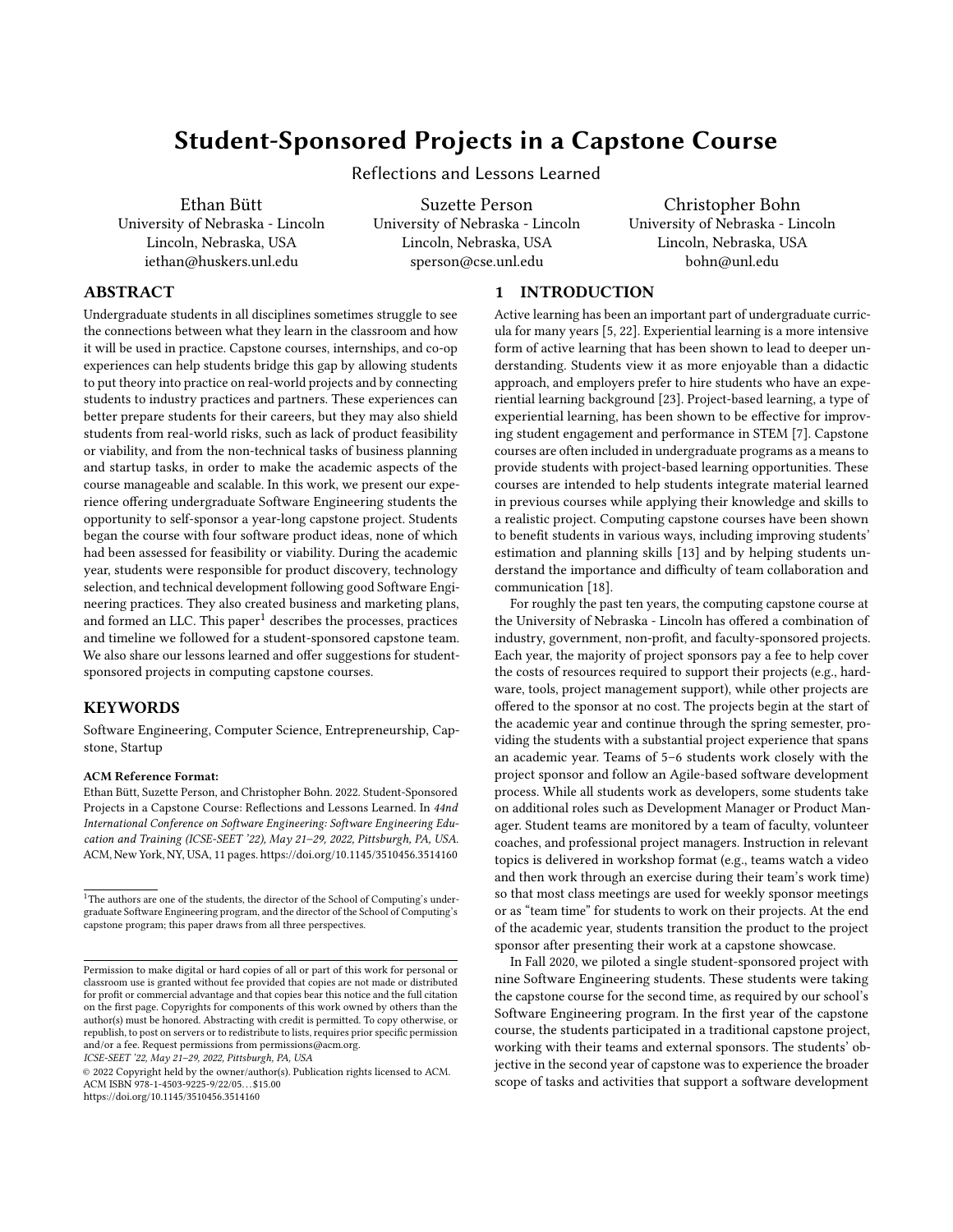project, such as project discovery, market analysis, technology selection, intellectual property protection, and business startup tasks (e.g., formation of an LLC). As a student-sponsored project, the team was not assigned an external project sponsor and they were responsible for providing the necessary resources to support product development. This arrangement protected the team's rights to pursue their product at the end of the course without legal or financial ties to the university.

Our capstone course has a well-defined framework and processes to support a large number (25+) of software development capstone projects each year. However, it was not designed to instruct students in the broader scope of tasks and activities surrounding software product development. Since this extended project scope was beyond what the course normally covers, and also extended beyond the scope of the instructors' professional experiences, we partnered with Don't Panic Labs, a local company that mentors 30–40 entrepreneurs each year in the process of taking an idea for a software product from concept to market. Company volunteers with roles in engineering and product development guided the students through the initial phases of product discovery to the point where students selected a product to focus on for the remainder of the course.

Once a single product was selected for development, the students were able to leverage their previous capstone experience to carry out the development of the software product. The students also received help from our university's legal clinic to work through the legal side of forming a business and preparing for their product's release. These tasks included establishing company bylaws and branding, forming an LLC under which to operate, and writing terms of service for their application. By the end of the academic year, students had developed a business plan, marketing plan, and formed an LLC, all of which helped the students experience many of the activities necessary to create and market a software product. They also made substantial progress on product development, including selecting development technologies and creating and testing interfaces.

#### 2 BACKGROUND & MOTIVATION

Students pursuing an undergraduate degree in Software Engineering at our university follow a core curriculum that is different from our other computing majors. [\[14\]](#page-10-5) The first two years (four semesters) teach fundamental computer sciences topics (i.e., topics covered in traditional CS1, CS2, and CS3 courses) integrated with Software Engineering topics. Each core Software Engineering course includes a weekly lab section in which students work in pairs to practice concepts taught in class. At the end of the first three core course, students complete a team software development project. The fourth core course incorporates communication skills and provides a one-semester capstone experience in which students work in teams to contribute to an open source software project. The program follows a cohort model and student teams are set by the instructors so that students have an opportunity to work with many of the students in their cohort. After students complete the core courses, they take two years of the capstone course (our other computing majors are required to complete only a single year of

this course). In parallel with the capstone course, Software Engineering students also take four additional Software Engineering courses covering topics such as requirements elicitation, software testing, and software design and architecture. Students in our other computing majors complete a traditional computer science curriculum (i.e., CS1, CS2, CS3) and a Software Engineering course prior to enrolling in the capstone course.

In recent years, our capstone course has evolved from instructordefined projects to paid and unpaid projects sponsored by industry, government, non-profits, and faculty from our department and across the university. A team of faculty (tenure-track and practice faculty), professional project management staff, and a director (who is a member of the faculty) are responsible for soliciting projects, as well as guiding and assessing student work. Volunteer team coaches, usually from industry, provide their business, project, or technical expertise to mentor students as they complete their projects. The program typically solicits 25–30 projects each year based on projected enrollment. Students are assigned to projects based on their project preferences submitted at the beginning of the academic year. Project sponsors are expected to spend 2–3 hours each week meeting or working with their student team.

To ensure the faculty and staff can manage a large number of students and projects each year, all projects follow a standardized development process based on Agile practices taught in previous Software Engineering courses. During the fall semester, the teams of 5–6 students complete three release cycles. At the beginning of each release cycle, students estimate how much work they can complete, and negotiate the deliverables with the project sponsor. At the end of each release cycle, students hold a release meeting to share their progress with the project sponsor. Students are expected to deliver working software at the end of each release cycle. During the spring semester, students complete three additional release cycles. At the end of the year, students present their work at a showcase event for faculty, students, project sponsors, and members of the community.

Working with a project sponsor provides students with an opportunity to learn industry practices and software development in the context of changing and conflicting objectives. They also get the chance to practice non-technical skills, including time management, negotiation, communication, and leadership. Students also experience collaborating with a development team, delegating work, and filling a variety of roles. Students in our capstone course complete projects in web development, mobile apps, data analytics, virtual reality, and a host of other technologies. Software Engineering students taking the capstone for the second time are expected to mentor first-year capstone students in the practices, processes, and technologies used for capstone projects. They are also encouraged to pursue a leadership role, to choose a project with unfamiliar technologies, or to choose a project in a different industry (e.g., agriculture, banking).

In Fall 2020, a group of nine Software Engineering students enrolled in the capstone course for the second time proposed the idea of a student-sponsored project in which they assumed responsibility for the entire project, including the project sponsor role. The students argued they would receive the same benefits in terms of software development experience, but with the added experiences of product discovery and business startup tasks – business and marketing plan development, branding, and navigating the legal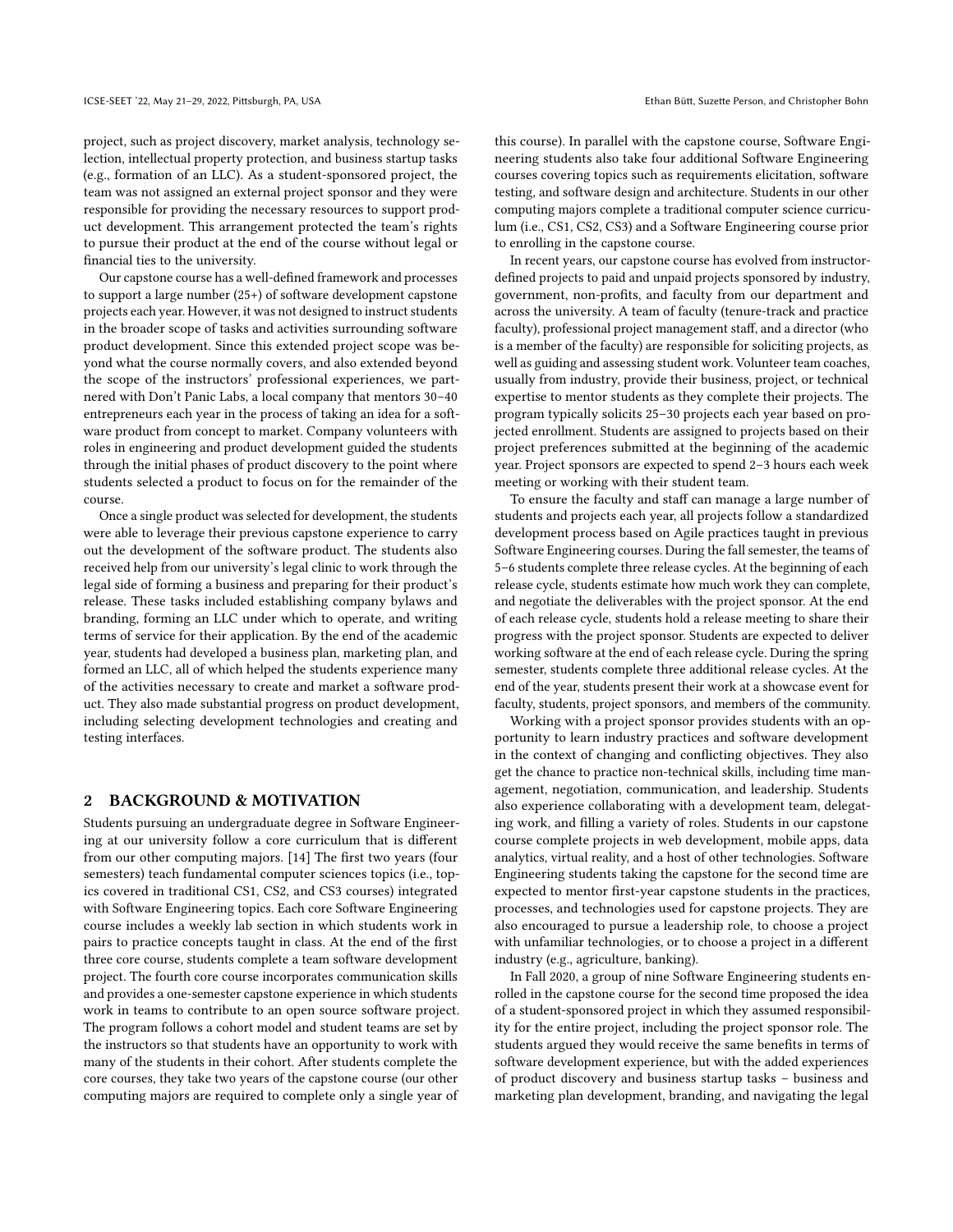hurdles of forming a corporation. Students wanted to experience a project from the sponsor's perspective to better understand the tasks and activities necessary to develop and deploy software, and ultimately to experience a "startup environment" in its infancy. The students argued that if they were making decisions regarding which product to work on and the technologies used to the build the product, they would be more motivated to work on the project and to give it their best efforts.

Given this expanded scope, our capstone course needed additional resources if we were to allow a student-sponsored project. The business college offers courses in business law, entrepreneurship, and other relevant topics, but requiring students to take additional courses was not practical given the short timeframe between when the students proposed the idea of a student-sponsored project and the start of the fall term. Moreover, our undergraduate Software Engineering program is highly prescriptive and does not include open electives for students to take courses outside their required courses. Instead of using university resources for the product discovery process, we secured the support of a local industry partner, Don't Panic Labs (DPL) [\[12\]](#page-10-6). DPL specializes in helping technology entrepreneurs through the product discovery process. Members of the company served as volunteer coaches to help the students determine the "best" idea to pursue as their company's first software product. To help with the legal aspects of their project, the students contacted the university's law school and were connected with a legal clinic that provides third-year law students with practical experience handing early-stage legal matters for startup businesses throughout the state. With this team of faculty, legal experts, and software startup specialists in place, the student-sponsored team had the support necessary to move forward with their software product ideas.

# 3 RELATED WORK

Many universities offer (and often require) a capstone course for undergraduate students, especially for students in computing programs [\[8,](#page-9-2) [10,](#page-10-7) [19\]](#page-10-8). However, student-sponsored projects within a capstone course appear to be rare. Among the universities in our academic conference (2020 Big 10 Universities), none list studentsponsored projects on their website or senior capstone course descriptions, as shown in Table [1.](#page-3-0) After expanding our search, we found only one university among roughly 40 that we explored with this option. This is somewhat surprising, given the reported success from the seven "student-initiated" projects (out of 20 total projects) at a university in Colorado: all reported a great value to student participants, and all seven delivered a valuable product [\[15\]](#page-10-9).

There are many experience reports describing how to support and deliver capstone experiences and the benefits of capstone projects [\[3\]](#page-9-3), and how these experiences can narrow the gap between education and industry [\[1\]](#page-9-4). However, Devadiga notes that Software Engineering education is often focused on providing students with knowledge and skills to work in mature organizations, whereas startup organizations require different skillsets that are not necessarily covered in a traditional Software Engineering curriculum [\[4\]](#page-9-5). This has led a number of universities with Computer Science programs to pursue new ways to connect their capstone projects with industry work. Our work specifically addresses this

issue by providing students with an opportunity to experience an expanded project scope that includes product discovery and other startup activities typically handled by a capstone project sponsor. By pursuing this option in their second year of the capstone course, students not only get a second opportunity to apply their Software Engineering knowledge and skills, but they also learn how the uncertainties of a startup organization impact the engineering of software.

In a report by Chanin et al., four Mathematics and Computer Science students at Western Carolina University report how their CS program spent three years developing a two-semester capstone project that places an emphasis on project management and product domain research, in addition to technical abilities [\[2\]](#page-9-6). They describe how these projects can be used to better prepare students for all steps of the software development cycle: software testing, version control, pitch presentations, etc. The students credited their capstone experience with helping them improve their soft skills and with their job search. Although their overall experience was positive, they noted that "a number of students... felt the capstone course could be improved in regards to development skills." Primarily, many students noted the lack of guidance or mentoring from faculty or others outside their team. Our work is similar in terms of what was expected of students; however, we actively sought help from other specialists to provide mentoring support in areas such as business law, marketing, and project discovery, to ensure students had sufficient resources to complete a student-sponsored project.

In another capstone experience report written from a student's perspective [\[6\]](#page-9-7), the author examines his own experience in a Software Engineering capstone course and suggests possible improvements. One of the most significant points for improvement made by the author centers on the value added by expanding the breadth of a student team's project. Although the capstone experience described by the author is dissimilar to our student-sponsored team in significant ways– for instance, our capstone course is two semesters instead of a single semester, the argument to expand projects to allow students more freedom and learning opportunities in order to give them "stronger Software Engineering skills" and better "real-world training," is similar to the argument the students on our student-sponsored project used to justify an expanded project scope. In some ways, our report stands to validate some of the proposed improvements in [\[6\]](#page-9-7).

Factors influencing student motivation and student success in capstone projects are addressed in several studies. For instance, Ikonen et al. sought to distill so-called "High Impact Success Factors" for capstone projects – properties of teams or operational decisions that lead teams to successful outcomes, identified the makeup and experience of teams as a crucial factor in that team's success [\[9\]](#page-9-8). Two key elements called out by this report are a team's ability to communicate and remain unified in their goals. The students on our student-sponsored team had the advantage of three years working together in prior teams and courses; this allowed them to begin their project with an established standard of communication and other processes. Many of the "high-impact success factors" outlined in [\[9\]](#page-9-8) were present in our student-sponsored team to some degree, including alignment of prior skills and good communication, allowing the team to operate with cohesion. These factors did not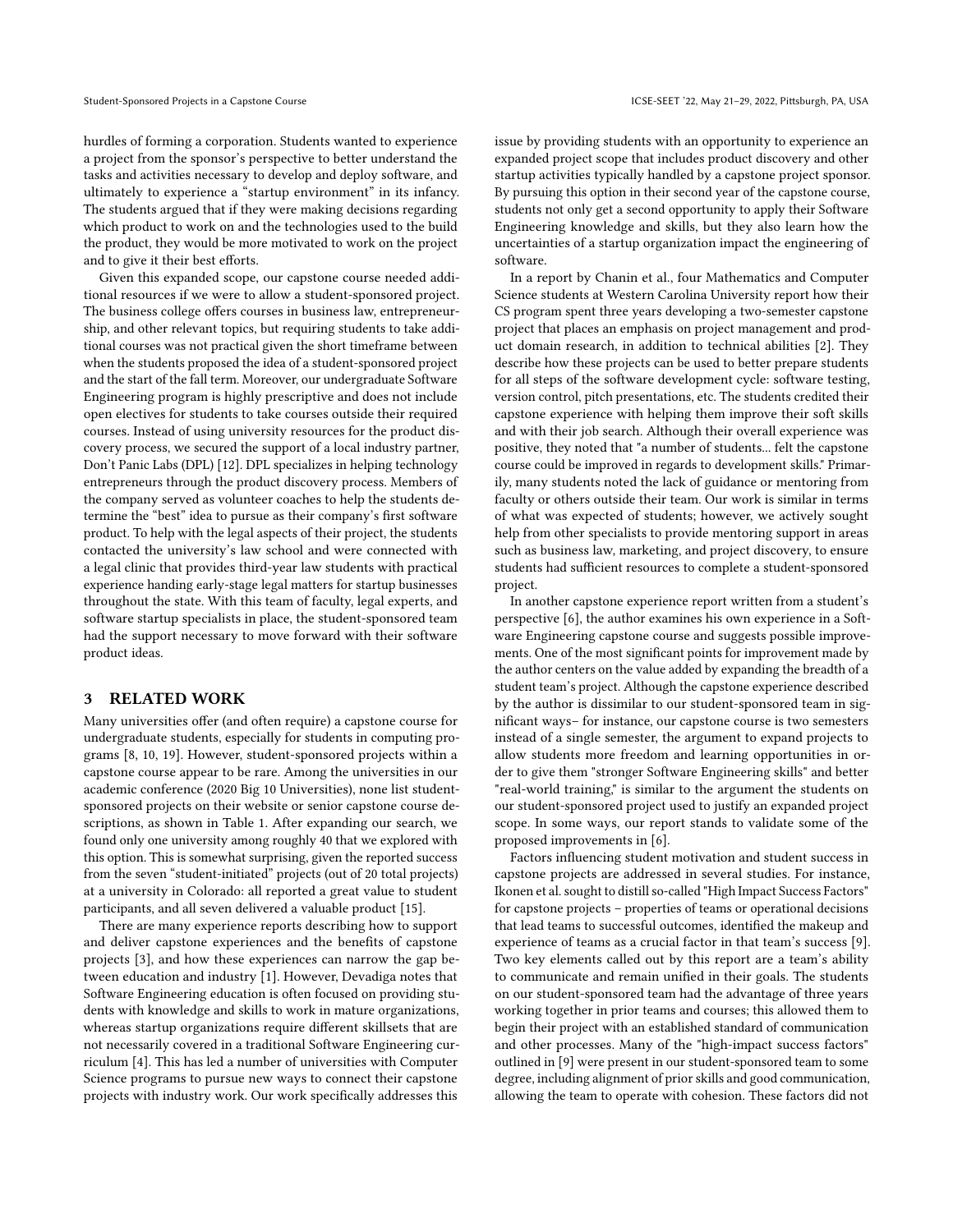ICSE-SEET '22, May 21-29, 2022, Pittsburgh, PA, USA Ethan Bütt, Suzette Person, and Christopher Bohn

<span id="page-3-0"></span>

| University                       | <b>CSE Major and Senior Capstone Outline/Requirements</b>                                                        |  |
|----------------------------------|------------------------------------------------------------------------------------------------------------------|--|
| University of Illinois           | https://mechse.illinois.edu/undergraduate/senior-capstone-design-program                                         |  |
| Urbana-Champagne                 |                                                                                                                  |  |
| Indiana University - Bloomington | https://engineering.indiana.edu/courses/class/iub-fall-2020-engr-e490                                            |  |
| University of Iowa               | https://cs.uiowa.edu/undergraduate-programs/cse-requirements                                                     |  |
| University of Maryland           | https://undergrad.cs.umd.edu/degree-requirements-cs-major                                                        |  |
| University of Michigan           | https://cse.engin.umich.edu/wp-content/uploads/sites/3/2020/10/cse_guide.pdf                                     |  |
| Michigan State University        | https://www.cse.msu.edu/~cse498/2021-01/home/                                                                    |  |
| University of Minnesota          | https://cse.umn.edu/cs/sponsor-capstone-project-course                                                           |  |
| Northwestern University          | https://www.mccormick.northwestern.edu/computer-                                                                 |  |
|                                  | science/academics/courses/descriptions/362.html                                                                  |  |
| Ohio State University            | https://engineering.osu.edu/corporate-engagement/capstone-projects                                               |  |
| Penn State                       | https://www.ime.psu.edu/industry/capstone-design-projects.aspx                                                   |  |
| Purdue University                | https://engineering.purdue.edu/IE/corporatepartners/capstoneprojects                                             |  |
| Rutgers School of Engineering    | https://mae.rutgers.edu/capstone-design-project                                                                  |  |
| University of Wisconsin-Madison  | https://www.engr.wisc.edu/news/the-full-package-capstone-course-for-seniors-ties-materials-<br>science-together/ |  |
| University of Nebraska-Lincoln   | http://cse.unl.edu/senior-design                                                                                 |  |

Table 1: Big 10 Computer Science and Engineering Capstone Course Links (all resources accessed in Dec 2020 - Jan 2021)

guarantee the team's success in every facet of the project, but it did help them start development quickly and effectively.

In another report, the authors describe a capstone course involving over 100 students across 14 teams [\[17\]](#page-10-10). While the report is largely focused on the companies that work with student teams, it aims to address the motivation of all capstone participants. Based on student and industry surveys, the report highlights the different motivating factors for capstone participants and how they affect performance. The report notes that most students are highly motivated to perform well in their projects because of the practical experience they can gain; the relationship seems to go both ways: those students that are highly motivated tend to reap greater results from their experience. The capstone experience reported in this work had similar results. Our students experienced greater motivation in their project, as they saw the practical application of their work. Additionally, students reported learning more from the experience when they were more highly motivated to engage in it. Overall, this led to a better experience for students and a better end product.

Paasivaara et al. found that students' attitudes toward their work was shown to improve after students participated in realistic capstone projects [\[18\]](#page-10-4). The study notes that "[they] have observed that participating in such a course seems to have an effect on student attitudes related to software engineering topics, as they gain experience from a simulated, yet very 'real' project." Students in the study spent six months working on their projects, learning new technical and other skills such as how to participate in Scrum ceremonies. The study also revealed a lot about which aspects of an immersive capstone course were helpful or difficult for students. Although the work of students in our report was done without an industry sponsor, it is similar in terms of working in a simulated, yet realistic environment, and students in both studies experienced a positive impact on their attitudes towards their future careers.

In an analysis of ten years of teaching a computing capstone course offerings, Khmelevsky describes the course outcomes and

feedback from students who participated in these courses [\[11\]](#page-10-11). The report indicates many of the most difficult aspects of these capstone courses for students resulted from a lack of team cohesion (e.g., teamwork, leadership, communication) and lack of Software Engineering experience (e.g., software testing, project management). In our computing programs, students are required to complete at least one Software Engineering course before enrolling in a capstone course. Based on our experience, we recommend that students who want to pursue a student-sponsored project also complete a year of capstone with an external sponsor before joining a studentsponsored team. These two recommendations are primarily due to the results noted in [\[11\]](#page-10-11), as these experiences set up student teams to succeed in their own projects.

It has been argued by some that undergraduate Software Engineering curricula should begin by exposing students to the 'big picture' early to help students establish a context for what they are learning, rather than delivering foundational courses (such as Math) [\[20\]](#page-10-12). The same principle can be applied to a capstone course. Students who work on an industry-sponsored project are exposed to industry processes, tools and practices, but are typically shielded from the business side of the project and rarely see how software development fits into the broader context of the sponsor's business activities and processes, nor how their work impacts the sponsor's organization. By providing the opportunity for a student-sponsored project in a capstone course, students gain exposure not only to software engineering practices, but they also have opportunities to work on the broader scope of activities performed by a project sponsor prior to entering the workforce. Moreover, they learn to manage the complexities of the business context surrounding software development and enjoy a significant amount of control over the organization's future and success, but in a low-risk and supportive environment.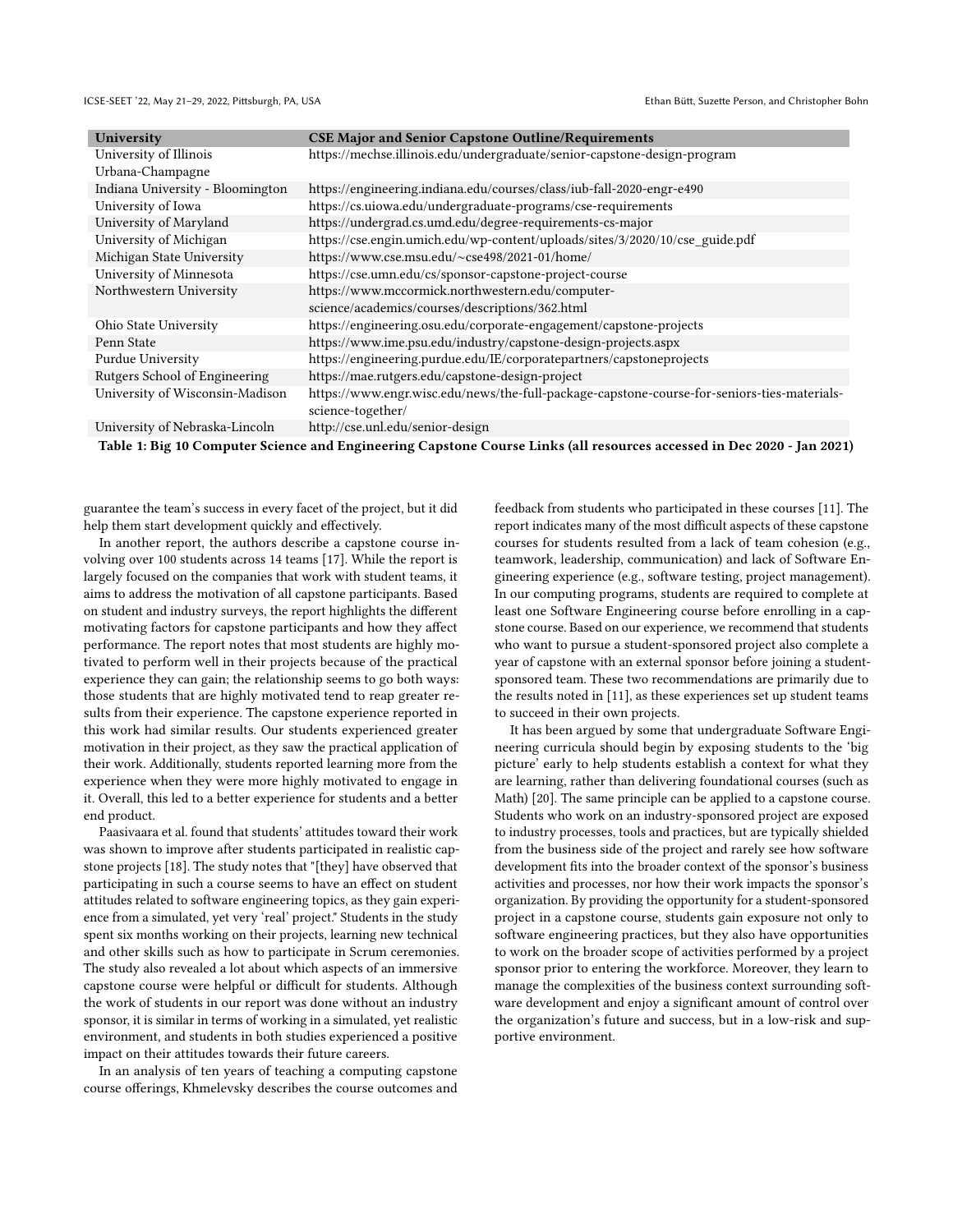# 4 KEY FEATURES OF OUR STUDENT-SPONSORED CAPSTONE **PROJECT**

Our capstone timeline, practices, and processes have been finetuned over time to create a framework that efficiently supports a large number of students working in teams to complete projects with external project sponsors (i.e., sponsors who are typically not the course instructors). Consistent deadlines and deliverable requirements across projects help faculty and professional project managers manage course and student expectations, and the demands of fair and timely grading. However, our capstone framework was designed to support only the software development aspects of the projects, leaving the project sponsor to provide support for the broader scope of tasks related to how the software developed by the students fits into their organization. Requiring a student-sponsored team, with the additional responsibilities typically handled by an external project sponsor, to adhere to existing deadlines and deliverables was unrealistic.

In Table [2,](#page-5-0) we summarize the key differences between a traditional capstone team and the approach the student-sponsored team chose (with faculty approval) in terms of roles performed by students and faculty, student time commitments, and how the two types of teams operate in general. In the remainder of this section, we provide additional details regarding the timeline and activities of the student-sponsored project, and the ways in which we approached assessing the students' achievement of the learning outcomes.

## 4.1 Timeline & Activities

A key difference between the student-sponsored project and a traditional capstone project is the timeline of activities and project deliverables. Traditional capstone projects follow a pre-defined release cycle defined by the course instructional team – three releases in the fall and three project releases in the spring. The deliverables for each release are negotiated with the project sponsor. The student-sponsored team did not follow a pre-defined release cycle, nor did they have pre-defined deliverables. Moreover, the studentsponsored team served as both the producer and the consumer of their software product, and therefore had control over whether to continue development of an artifact or to scrap what they had built. They also had the flexibility to choose whether or not they would continue to develop and market their software at the end of the year. Despite this flexibility, the student-sponsored project team was still required to produce artifacts for assessment and to show sufficient progress was being made on their software product. The student-sponsored team was also required to meet weekly with faculty advisors, similar to traditional capstone teams meeting weekly with project sponsors. At each faculty advisor meeting, students were required to demo product functionality and project documentation (e.g., JIRA issues, task boards).

A traditional capstone team typically spends the fall semester getting to know the members of the team, building a working relationship with the project sponsor, soliciting project requirements, becoming familiar with technologies that will be used to develop the product. Towards the end of the semester, students

begin developing fixes or features for the sponsor. Unlike a traditional capstone project, the students on the student-sponsored team already knew each other because they had studied together for three years and had worked on course projects together in their Software Engineering and Computer Science courses. As a result, the team formation process had already been completed prior to the beginning of the semester. The student-sponsored team also did not need to spend time getting to know the project sponsor or the sponsor's expectations. Instead, they spent the majority of the fall semester (August–December) on project discovery, as shown in Figure [1.](#page-5-1)

The students began the fall semester with four ideas for software products. The students believed each idea was feasible, but had not performed a product analysis nor started to develop the product. To help the team identify a single product to pursue during the capstone course, volunteers from Don't Panic Labs led the students through a product discovery process. The DPL product discovery process is based on their experience helping 30–40 local entrepreneurs assess the feasibility and viability of software project ideas each year.

To expedite the process of evaluating four product ideas, the students divided themselves into smaller teams of 2–3 students, and each team worked through the process for one of the four ideas. While the project discovery process looked slightly different for each product, each team conducted market research, competitor analysis, and prospective user interviews. Teams researched similar products or solutions to their own, and sat down with prospective users to determine their priorities and needs. Their goal was to determine if each product was profitable or marketable as well as technically possible. This research would lay the foundation for setting development priorities for the team. Two project ideas were dismissed early in the discovery process because they did not appear to be as marketable or financially viable as originally thought. The remaining two product ideas were deemed viable and were assessed further in the next phase of the project: business plan development.

During business plan development, the students selected which software product to pursue. Their decision was based heavily on user and market research, which allowed them to move forward confidently with their selected product. Since the team did not complete the product selection task until near the end the fall semester, the team did not produce any software deliverables in the fall semester. Instead, the team prepared a set of objectives and expected deliverables for the spring semester. These objectives and deliverables were similar to what an external sponsor would provide to a traditional capstone team at the beginning of the academic year. As a result, the student-sponsored team ended the first semester in a state similar to the state a typical capstone team would begin the fall semester. This left the student-sponsored team with only one semester to develop their chosen product.

During the spring semester (January–May), the student-sponsored team focused on software development tasks. One of the challenges early in the semester was aligning team members' view of the end goal. Students who had spent the discovery phase working on the product idea that was ultimately selected for development had a much deeper understanding of the product vision. To help develop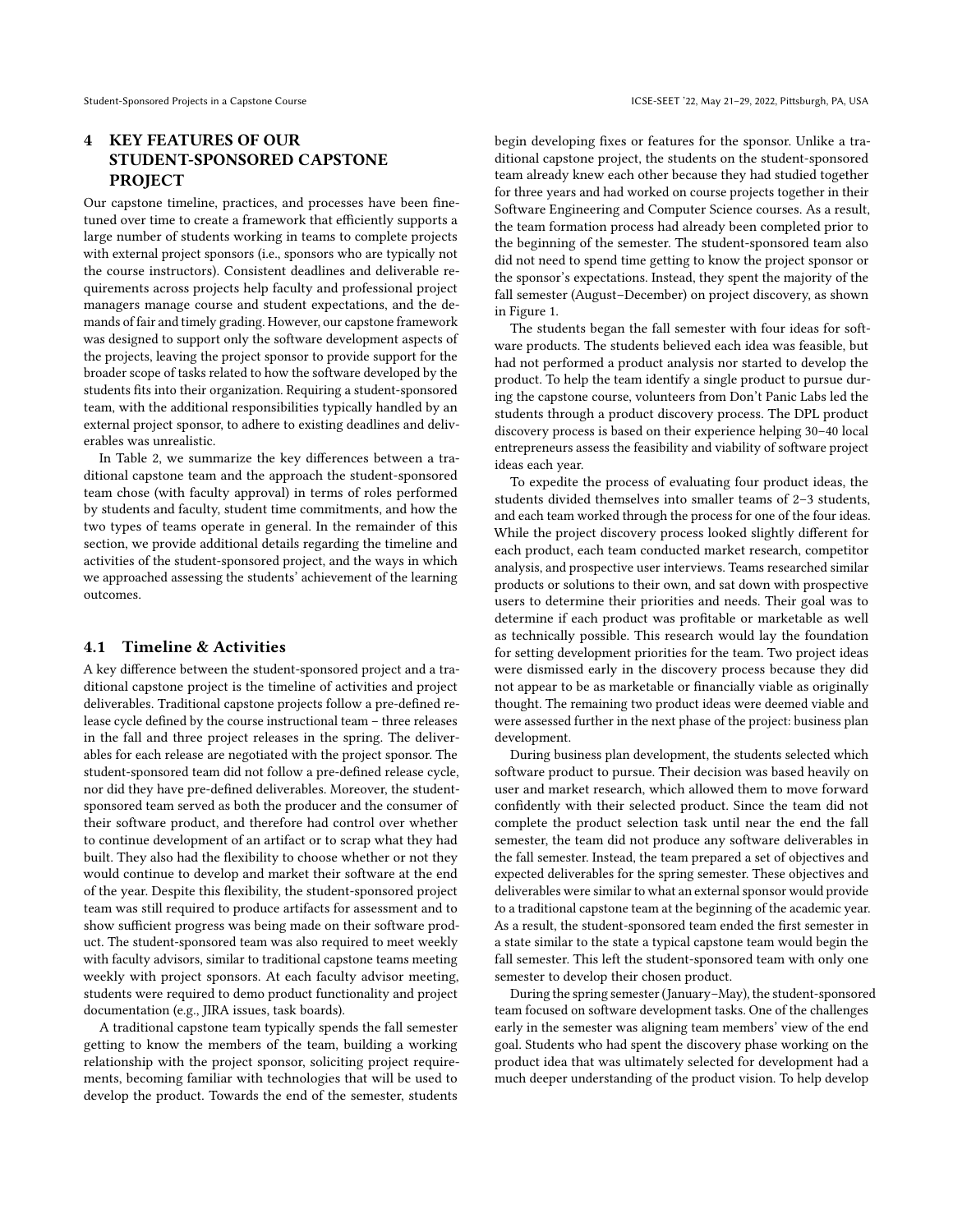<span id="page-5-0"></span>

|                                           | <b>Traditional Capstone Team</b>                                                    | <b>Student-sponsored Team</b>                                                                      |
|-------------------------------------------|-------------------------------------------------------------------------------------|----------------------------------------------------------------------------------------------------|
| <b>Student Roles</b>                      | Development Manager, Product Manager,                                               | Sponsors, Development Focus Managers, Product                                                      |
|                                           | Developers                                                                          | Managers, Developers                                                                               |
| <b>Non-student Roles</b>                  | Project Manager, Tribe Lead, Project Sponsor(s)                                     | Faculty Advisor(s)                                                                                 |
| Releases (across<br><b>Academic Year)</b> | 6 pre-set, evenly-spaced releases                                                   | 1 final release, with option for smaller releases as set by<br>students and faculty advisors       |
| <b>Business Goals</b>                     | Not addressed by student team                                                       | Created entirely by student team                                                                   |
| <b>Starting Point</b>                     | Idea provided to students by sponsor; sponsor<br>may also provide existing software | Students start from scratch                                                                        |
| Development                               | Set by student team                                                                 | Set by student team                                                                                |
| <b>Practices</b>                          |                                                                                     |                                                                                                    |
| <b>Team Worktimes</b>                     | Entire team meets 8-10 hours per week                                               | Entire team meets 2-3 hours per week; smaller sub-<br>teams meet an additional 8-10 hours per week |
|                                           |                                                                                     |                                                                                                    |
| Development                               | May be provided by sponsor or set by team,                                          | Selected by student team                                                                           |
| Technology                                | depending on project                                                                |                                                                                                    |
| <b>Sponsor Meetings</b>                   | Student team meets with sponsor weekly                                              | Student team meets with faculty advisor(s) weekly                                                  |
| Macro-goals                               | Set by sponsor(s)                                                                   | Set by student team                                                                                |
| Day-to-day Project                        | Managed by student team                                                             | Managed by student team                                                                            |
| Management                                |                                                                                     |                                                                                                    |
| Course Lectures &                         | Students attend                                                                     | Students do not attend (they took part in their first year)                                        |
| Workshops                                 |                                                                                     |                                                                                                    |
| <b>Resources</b>                          | Capstone or sponsor provide resources (e.g.,<br>software & hardware)                | Capstone does not provide resources                                                                |



<span id="page-5-1"></span>

Figure 1: Student-sponsored project actual timeline versus proposed future timeline

a shared understanding of the product across all nine team members, the team engaged in product and story mapping activities. Once the project vision and scope were agreed upon, technologies were selected, development roles decided, and the project management framework (e.g., Jira environment) was established before starting concrete development. Technical tasks completed during the spring semester included the development of user interfaces, database design and implementation, and web and mobile interface development. The goal at the beginning of the semester was to deliver a minimal viable product (MVP) by the end of the term (in approximately four months). During this time, the team also conducted user interviews and usability tests, studied business formation processes, and continued to manage their project goals and timeline – tasks often completed by the project sponsor for a traditional capstone team. At the end of the semester, the team delivered prototypes of their product in the form of a web app and a mobile

app. Similar to traditional capstone teams, the student-sponsored team also delivered a release presentation at the end of the semester highlighting the features of their software product and their value to the customer. They also presented their strategies for marketing and selling their product, which represented the business tasks completed as part of their expanded project scope.

#### 4.2 Assessment of a Student-sponsored Team

The students on the student-sponsored team were assessed similarly to the students on a traditional capstone team. Course grades are based on performance evaluations (45%), team behaviors and process (20%), role assignment (20%), individual instructor assessment (10%), and technical presentation (5%). Performance assessment used the same general model we do for other captone projects, in which we consider the team's communication, execution, planning, and vision. During the product discovery phase, the assessment was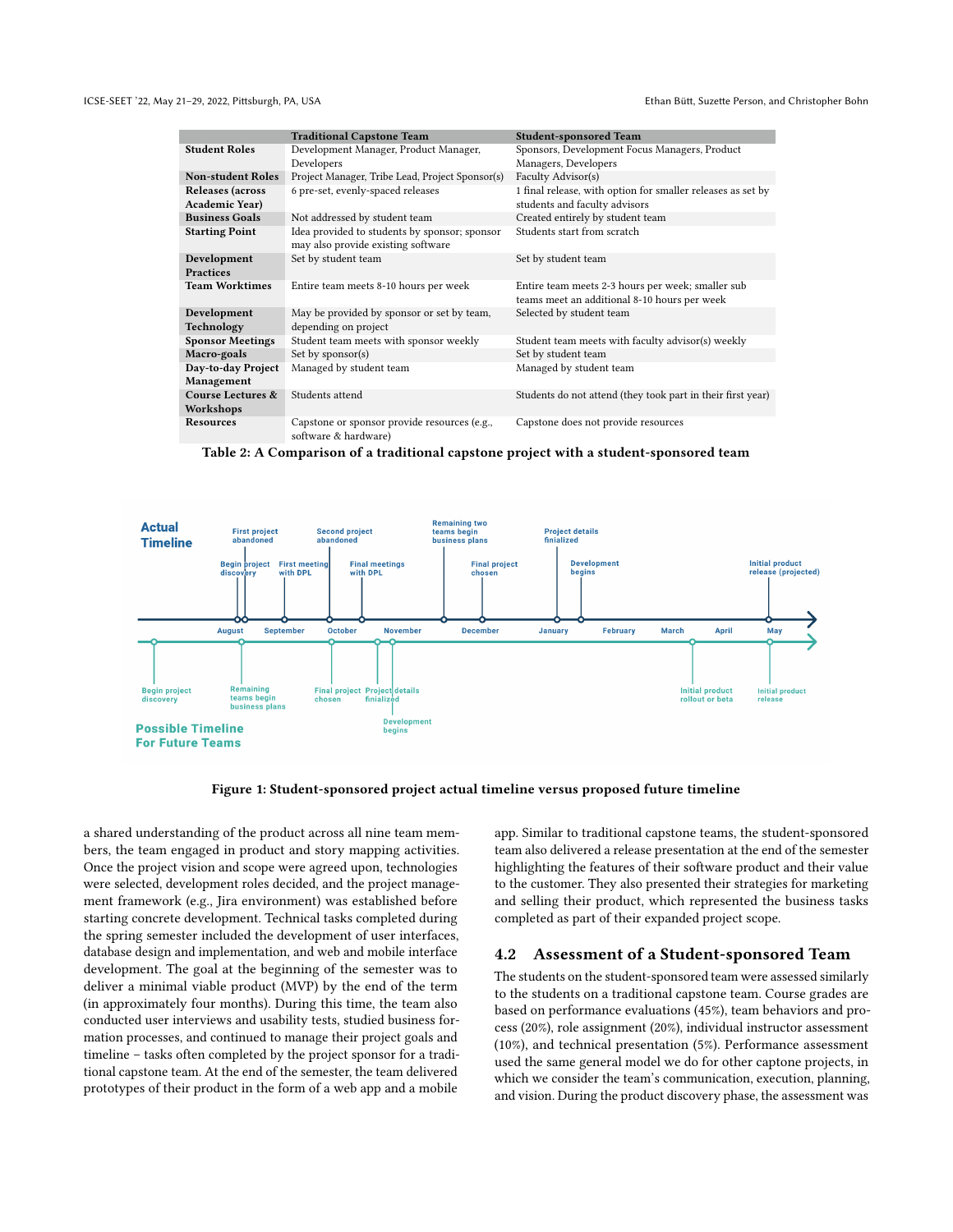tailored to the tasks and deliverables that we and our industry partners asked for; after product discovery, the assessment more-closely resembled our assessments of traditional capstone teams. Although we observed typical capstone behaviors, we focused on behaviors associated with being a "startup" organization: market analysis, data-driven product selection, business planning, performing the necessary steps to form an LLC, etc. For the student-sponsored team, we also maintained the grading cycle of three grading periods per semester, though this was more for grading convenience than for purposes of tying grades to release milestones.

It should be noted that the formation of an LLC was not a requirement for the student-sponsored team. The students could have chosen another organizational structure or business entity. The primary objective was for the students to pursue business objectives in support of the software product they were planning to develop. These objectives included forming an organizational structure to support their product, and selecting an appropriate mechanism to protect their intellectual property. For instance, the students could have selected to provide their software as an open-source project or a non-profit, but concluded that an LLC was the best path based on their market and product research.

# 4.3 Other Considerations for a Student-sponsored Project

Capstone projects teach students many valuable non-technical skills, such as teamwork, time management, conflict management, and communication skills. Since students on the student-sponsored project team had already completed one year of the capstone course, they had already been exposed to, and learned how to, manage many of the challenges of team software development. However, there were still valuable non-technical skills to be learned in a student-sponsored project. Notably, students learned the importance of project management in the context of financial concerns, the challenges of working with end-users who do not have a stake in the project, and the challenge of balancing academic, business, and technical tasks within a tight timeframe.

In a traditional capstone project, students have little to no concern for financial support or profit, since the sponsor manages the financial concerns associated with the product. However, in the case of a student-sponsored project, financial issues impact many aspects of software product development. Students must be cognizant of these impacts and also be willing to work within their financial constraints (i.e., when ideas are viable or valuable but not financially feasible). Since our student-sponsored team chose to work without the benefit of university resources in order to retain full rights to their software product, they were financially responsible for several startup costs. For instance, the establishment of an LLC in Nebraska requires a number of fees be paid, including filing fees, the publication of the founding in a public newspaper, and the rental of office space within the state. Students may also have to pay for services such as JIRA project management software and development resources such as cloud services or web hosting for their product. In our experience, students were able to start with free versions of these services while enrolled in the capstone course, as they did not yet need to release their product or account

for a large pool of users yet, so their primary financial investment was related to the formation of an LLC.

Students on a student-sponsored team must also be willing to seek out potential customers to help identify product requirements, since they do not have a sponsor to provide project scope and project requirements. Finding potential customers and getting good input from potential uses who do not have a vested interest in the product can be especially challenging and time consuming, especially when the project timeline is bound by the constraints of an academic calendar and students have other academic requirements and demands on their time.

One aspect of a traditional capstone experience that may appear to be lacking in a student-sponsored project is the connection with industry. Although the lack of an industry sponsor removes one of the typical connections students build with industry in a capstone course, using industry mentors to guide the students through the product discovery phase can provide an important industry connection that would otherwise be lost if students work with the university's business school or other university organization to provide this support. The university's legal clinic also provided a valuable new connection for students as they enter their careers in technology. Capstone faculty also benefited from these relationships, as they can be leveraged to help support future student-sponsored teams.

The lack of connection with industry is also a curricular issue. We did not allow students in their first capstone year to participate in the self-sponsored project because the IEEE Computer Society's and ACM's Curriculum Guidelines for Undergraduate Degree Programs in Software Engineering states that a project should have a "customer" other than the supervising faculty member[\[21\]](#page-10-13) (and, by extension, other than themselves). We could best guarantee that experience by requiring students' projects in their first capstone year to have an external sponsor.

Finally, intellectual property is a critical component for a studentsponsored project. Because the students on our student-sponsored team wanted to commercialize their project, we consulted and followed our university's policies to ensure students would retain full rights to their software products. Our university's policy is that if the students made substantial use of university resources on their project then the university would own the work.[\[16\]](#page-10-14) As a result, the students chose to forego much of the support that we normally provide to capstone projects, and we confirmed with the university's general counsel beforehand, that the remaining support we provided would not be construed as "substantial use" of university resources.

# 5 LESSONS LEARNED

In this section, we provide the lessons learned from both the student's perspective and the faculty's perspective. Despite the faculty's inexperience with entrepreneurship projects and the activities involved with forming a software startup, the overall capstone experience for both the students and the faculty was positive and we plan to continue to offer this experience to future second-year capstone students.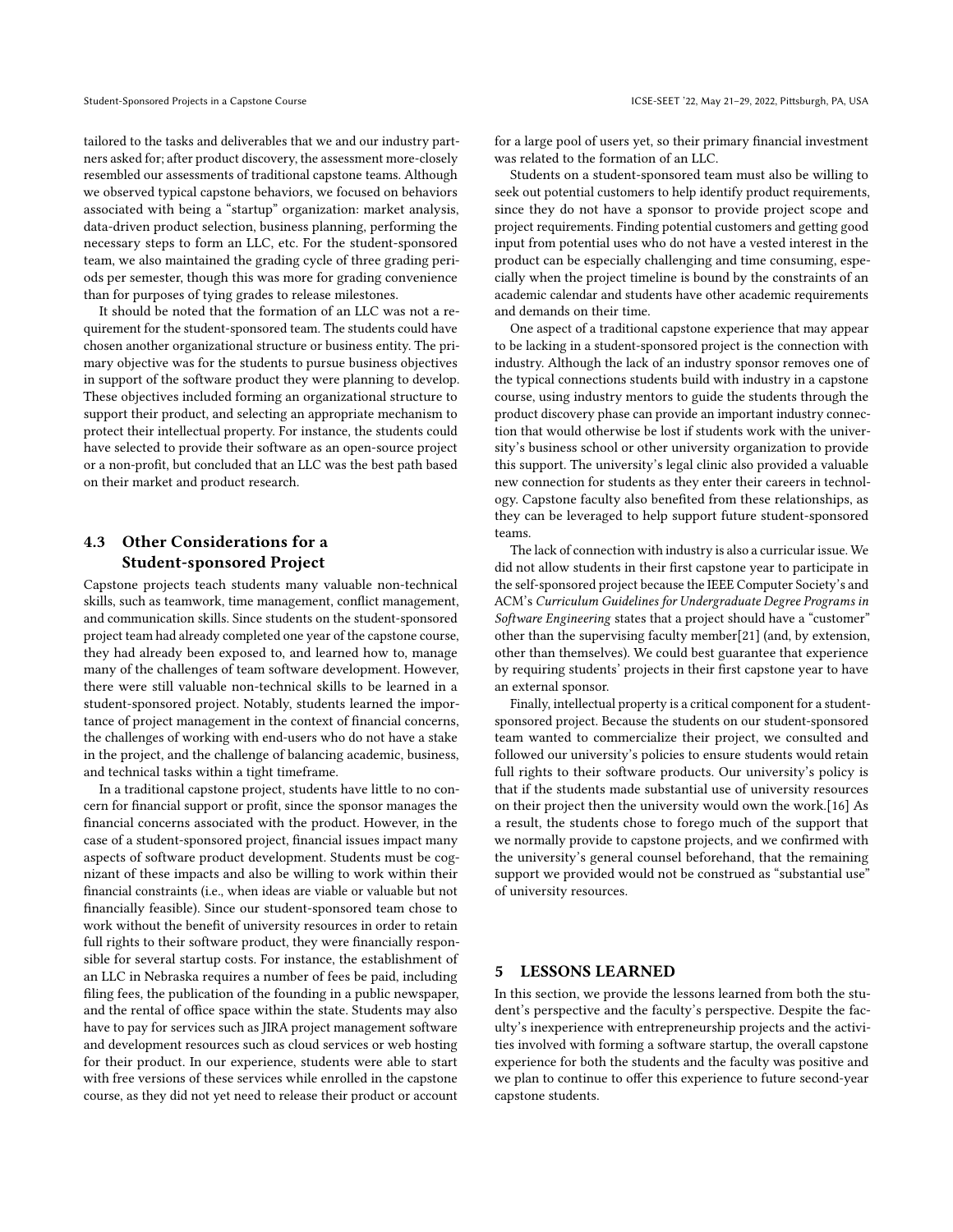### 5.1 Student Observations

A traditional capstone experience provides students with valuable experience learning new technologies and practicing software development in teams. Students on a student-sponsored project continue to grow in these areas, but they also learn about new product development and about the work necessary to create a new business entity. In previous coursework and capstone experiences, students' assignments focused on software development on projects with requirements and objectives specified by their instructors or project sponsors. The greater level of autonomy this team had over the deliverables and development of their software product, and the ability to explore technologies, conduct market research, and make contacts with local industry were novel and valuable experiences.

Lesson #1: Practicing teamwork and collaborative development in a self-organized team prepares students to work in industry or a startup post-graduation. Previously, whether in course assignments or other capstone projects, students were typically assigned to their teams (and possibly even their roles). When this student-sponsored project began, students had an opportunity to self-organize, which enabled them to discover their leadership and technical skills. Each member of the student team was able to find a role in which they could learn and grow, and make unique and valuable contributions to their project. As a student-sponsored team, they also had to work together on tasks typically handled by project sponsors, such as establishing development guidelines and project priorities. Because the team had a common educational and technical background, they were able to reach a point of stability and productivity faster than if they had not had a shared background. Overall, students shared that participating in this student-sponsored capstone project helped prepare them for work in software development, marketing, and other areas of business after graduation, ultimately narrowing the gap between their academic course work and their careers post-graduation.

Takeaways:

- Students see an increased benefit from academic experiences that closely parallel real work in industry.
- With the assumption that they have sufficient prior experience and technical knowledge, students benefit when given greater autonomy.

Lesson #2: Balancing technical development and business tasks is challenging for students. In a traditional capstone project, sponsors typically manage the business side of the project, while the capstone team uses information provided by the sponsor to complete the technical tasks associated with developing the product. For a student-sponsored project, the business tasks are now in the scope of work completed by the students, in addition to the work of developing the product. This means that the conflicts and interdependencies between technical and business tasks now have to be managed by the students, just like any startup organization. This led to a novel experience for the students on the team, who noticed a feedback loop during the project in which business decisions influenced the technical direction of the product, and technical opportunities (and limitations) influenced business decisions. To help balance the demands of business and technical work, and also to accommodate students' preferences to focus on business or technical tasks, the students elected to divide the team into business and

technical sub-teams. The business team focused on the business, marketing, and market research involved in the creation of our LLC and product, and other team members focused more on the software development tasks. Students who chose to be part of the business-focused team also worked on the technical development, but to a lesser degree, which provided first-hand experience helping the team attempt to strike a balance between the business considerations and development priorities. While it was both novel and, at times, overwhelming, working with these competing demands was an engaging and valuable experience of how competing priorities can influence the evolution of a product. Additionally, students realized that their assumption when starting the project was incorrect: they thought that they would be able to complete their project, with its added scope, while retaining all the same benefits and experience of a traditional capstone project. But as the time for the project was the same, adding scope in the form of research and business tasks necessarily took time from development tasks. This is not to say that the time was not fruitful or well-spent, but the students were not able to develop as much of the project as they would have given the full academic year without the business tasks. Takeaways:

- When developing a software product, business opportunities and limitations inform development priorities.
- Similarly, technical progress and limitations can inform business priorities.
- Giving students a view into the business and technical side of their decisions and development allows them to see how these two sides influence the other and give them a more complete picture of the product design and development process.

Lesson #3: The benefits students receive from their capstone experience correlate directly with what the students are willing to invest. Students can derive considerable benefits from working on a traditional project in a familiar domain or using familiar technologies. At a minimum, these projects allow students to learn how to work in teams, how to manage projects, and how to communicate in a professional environment. However, once students have completed the project and have learned these basic skills, completing another project under similar conditions limits the ways in which students can grow. The students on the student-sponsored team chose to leverage the safety of an academic environment to push themselves outside their comfort zone of working for a project sponsor. They chose to start a new software company and product. Because students were given a lot of freedom in how they accomplished these goals, they also had a lot of responsibility to push themselves to learn what they needed to know. They also had to manage their time and project priorities, given the expanded project scope but same timeframe as a traditional capstone project. And, they had to be willing to push themselves to take risks when it would have been easier to choose options they were familiar with. In the end, this was the greatest benefit of participating in a student-sponsored team.

#### Takeaways:

• When students are working with a greater degree of autonomy, they have greater control over the benefits they can gain from their work.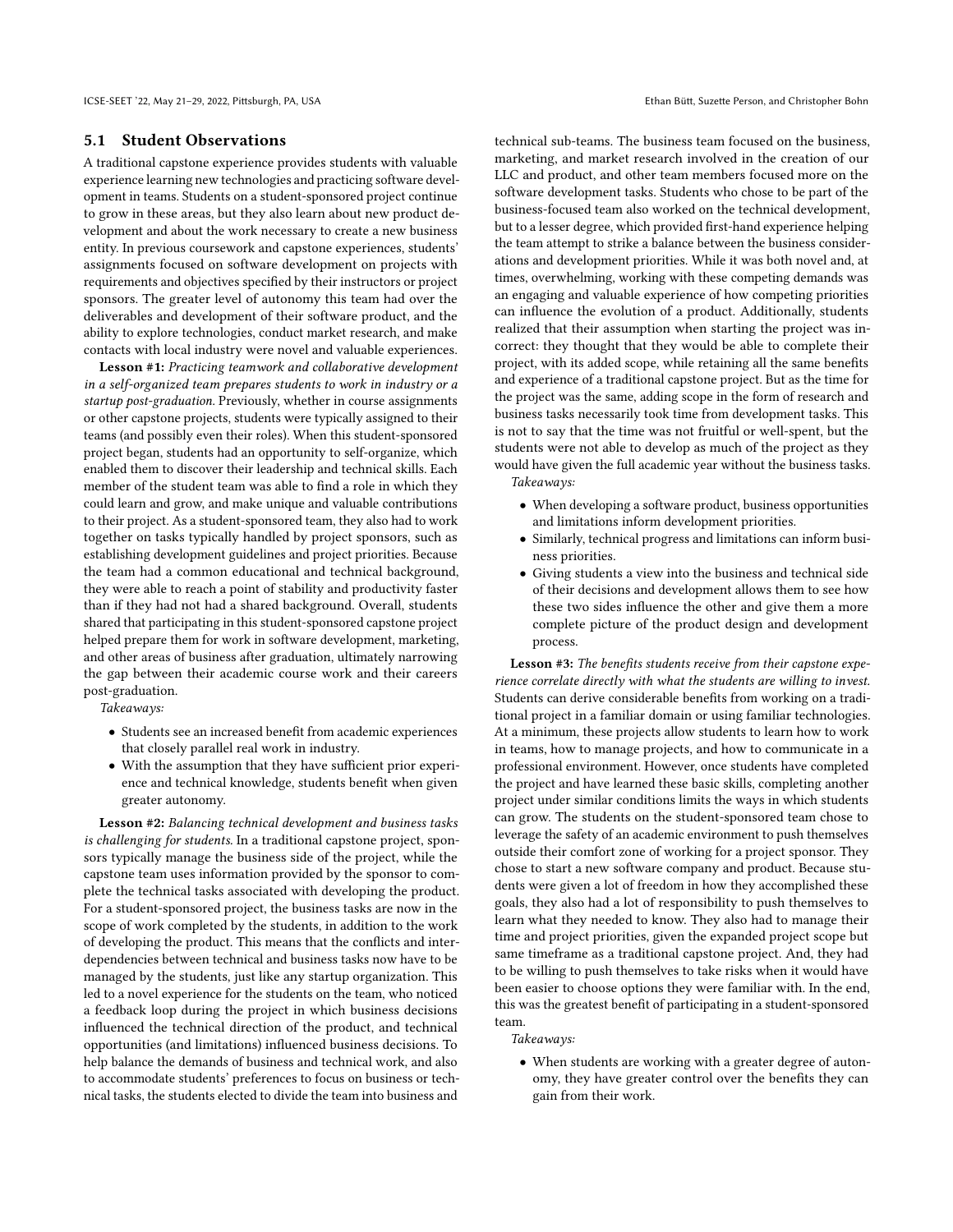• Self-disciplined and self-motivated students stand to benefit greatly from being involved in student-sponsored projects, as they have to be ready to put in a full effort to realize all the benefits of such a project.

# 5.2 Faculty Observations

Our Software Engineering program has many unique qualities that allowed us to experiment with a student-sponsored capstone project. These include the fact that our program follows a cohort model in which students complete many of their major classes together. Our students also have many opportunities to practice software engineering in teams by completing team capstone projects in their core courses, completing two years of a year-long capstone course, and through the completion of at least one internship for credit. However, we believe our experiences with a studentsponsored project can be used to inform other computing capstone courses that would like to offer a similar opportunity to their students. In the remainder of this section, we highlight the key lessons the faculty learned from our first experience with a studentsponsored project.

Lesson #1: Team cooperation and cohesion are paramount in a self-sponsored team. Team dynamics are a crucial component of any team; however, in a student-sponsored team, the additional pressure resulting from the increased project scope, the uncertainties of what product will be developed, and the lack of an external sponsor to guide the team means the team's success is even more heavily dependent on their ability to quickly form into a cohesive unit, and then to operate in a cooperative manner. On the one hand, our students had the advantages of studying and working together for three years so they were able to quickly organize their team, assign roles, and begin working on product discovery. They also self-selected their team and thus began the project with a sense of trust in each other's skills and knowledge. On the other hand, the students' shared academic history may have meant they were less creative in their approach to solving problems when compared with a group of students with diverse academic backgrounds. Moreover, the rapid team formation may have nudged students into team roles they successfully performed on previous projects, rather than allowing the students to explore a new role in this team.

Takeaways:

- Specialized teamwork instruction, practice, and tool support may be necessary to help students with the challenges of working in a team in an uncertain and unstructured environment.
- Team members' prior experiences working together can help the team form more quickly but may also be a limiting factor at both the individual and the team level.

Lesson #2: If possible, have the students complete project discovery prior to the beginning of the fall term. The timeline and deliverables for our first student-sponsored team were determined on-the-fly as the academic year progressed. This was partly due to our lack of experience with mentoring a team through the early stages of project discovery, and partly due to scheduling issues with our industry partner. Ideally, students will have completed their project selection by the beginning of the term, or at the latest, during the time when other capstone teams are going through the formation

process and getting to know their project sponsors. Planning for early discovery optimistically allows students to start development early, but it also affords more time if the team needs to start over or continue product discovery.

Takeaways:

- Identify and build your support team prior to the start of the project.
- Identify project deliverables and rubrics for assessment.
- Identify project resources (e.g., sample business and marketing plans or templates).
- Create a flexible timeline that specifies deliverables and dates to guide the project and to give the support team an idea of when their support and services may be needed.

Lesson #3: Be willing to let the students fail along the way (and reassure students it is OK to fail). In an academic setting, the objective is typically to provide students with the resources necessary to help them succeed. In a student-sponsored project, it is important for students to work with less structure and fewer instructions so they can learn the importance of initiative, and the challenges of solving problems that are not well-defined, or that cannot be easily solved. Failures along the way can provide important lessons for students. To encourage students to take calculated risks that could lead to failure, reassure students this is an important component of the learning objectives.

Takeaways:

- Create a framework for monitoring the teams's decisions and progress to ensure students are making adequate progress, even if it is not on a direct path to their goals.
- Have a plan in place if product discovery fails. Our plan was to ask the students to begin product discovery again with a new set of ideas.

Lesson #4: Finally, be willing to model how to step out of your comfort zone for your students. We had the option to decline the students' request because we did not have practical experience taking a software product from concept to development, nor did we have time to plan a new process for a student-sponsored project. We instead chose to use this opportunity to step outside our comfort zone to fill our knowledge gaps. This opportunity also taught us just how much our students are capable of accomplishing in an academic year.

Takeaways:

- Let students know this is an experiment and you do not have all the answers–this is an important message for students to hear.
- Be patient and flexible. Things will likely not fall into place the first time, or even the second time. Based on our experience, it will likely take several student-sponsored projects before we have a process, timeline and set of expected deliverables we are comfortable with, and before we feel truly comfortable mentoring a student-sponsored project.
- Solicit volunteers to help when you lack expertise. We found industry volunteers who were happy to help the students (and faculty) with their project, treating them as any other client who seeks help with a software product idea.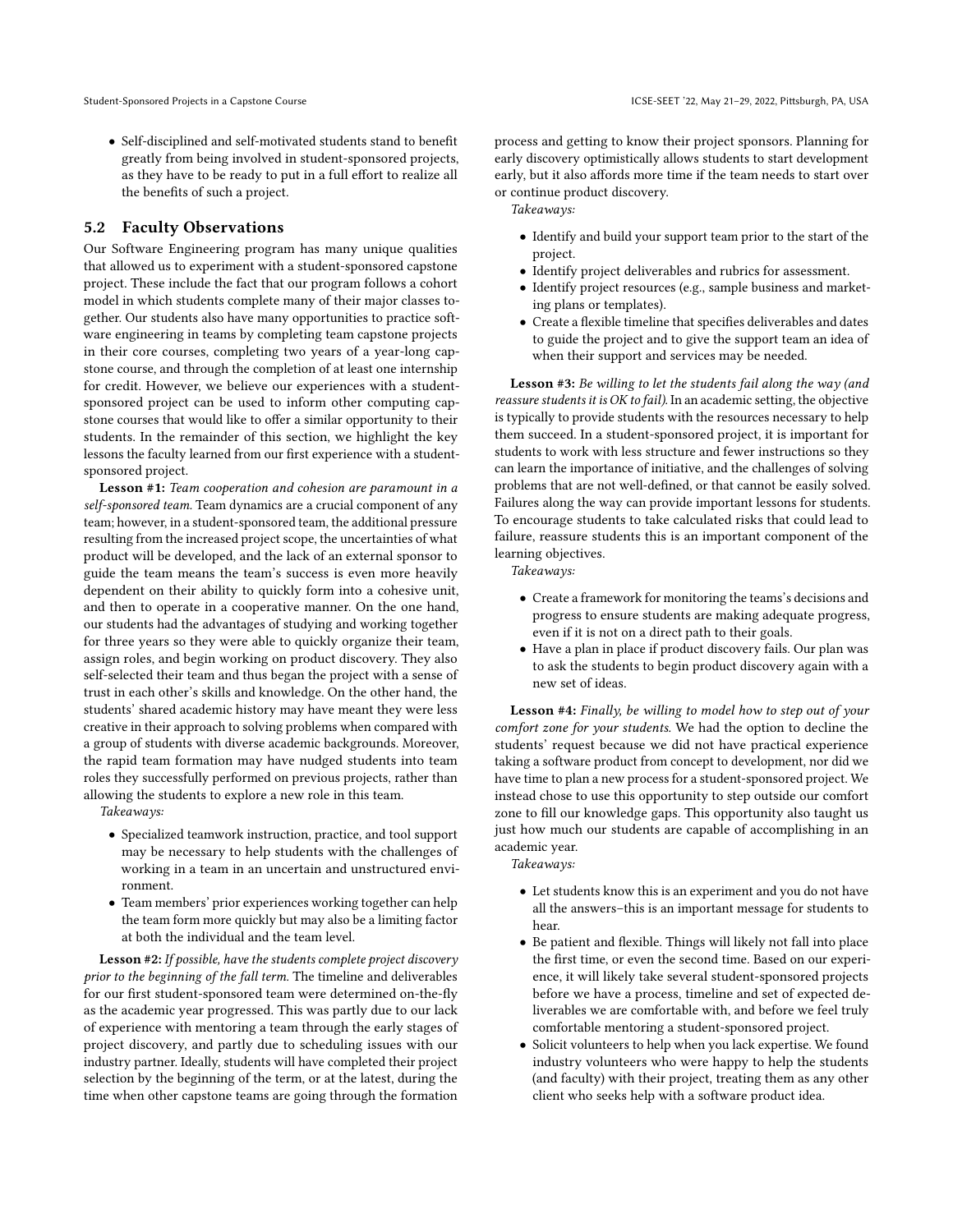#### 6 CONCLUSIONS & FUTURE WORK

Experiential learning opportunities are a critical component of an undergraduate curriculum. They provide students with practical experience working in their field and making connections to the real-world. In this work, we describe how a student-sponsored computing capstone project benefits students by exposing them to the intersection of software development and business development. Although the student-sponsored team did not deploy a product at the end of the academic year, they did complete many of the business tasks that are outside the scope of a traditional computing capstone course, in addition to the software development tasks. Students on the team found the overall project experience beneficial, especially when compared with working on a traditional capstone project for a second year. In particular, students felt they had gained a more realistic view of how software is developed in industry, and they developed a greater appreciation for how software development activities fit in the broader context of business practices, especially in a startup or small business environment. Students also found the autonomy of a self-sponsored capstone project to be beneficial by providing them with opportunities to research and choose technologies themselves, and to make decisions regarding which features their product would support.

If a traditional capstone project is viewed as a way to introduce students to software development practices, processes, and technologies used in practice, then a student-sponsored project is a way to introduce students to the business practices of goal setting, investigating market viability, and performing other tasks typically handled by a capstone project sponsor – while also providing students with additional opportunities to practice their Software Engineering, teamwork, and communication skills. Students gain experience working in a software startup with less financial risk and more time to dedicate to product development by pursuing their software product ideas within the context of an academic course. Although many startup businesses dedicate a large amount of time to securing investments from outside sources, the studentsponsored project chose not pursue outside investors as part of their capstone project. This was due, in part, to the fact that outside investors would introduce additional stakeholders in the project and the students wanted autonomy in their project decisions. The students also did not want to further expand the project scope to include the time consuming process of investor acquisition. Now that this group of students has completed the capstone course, they plan to continue development of their product, and they plan to release the product to the market in the near future.

Student team members are not the only beneficiaries of the student-sponsored project. Their future employers–even if they are not startup companies–will also benefit from the knowledge and experience the students bring with them into their careers. The startup community in general can also benefit from working with Software Engineering students who have already experienced the challenges of starting a software company. Finally, the faculty who mentored the students have benefited from the experience through their exposure to entrepreneurial activities. This knowledge can be carried forward to the benefit of future capstone students.

Although our experience is based on a single team and a single academic year, student feedback indicates a student-sponsored capstone project is a valuable experience that can expose students to a broad range of product development activities – such as business, marketing, and branding – that would not have been included in a traditional capstone project. Although the students did not take the product to market during the academic year, the work they were able to complete left the students feeling more prepared for their post-graduation careers – whether or not they choose to participate in a software startup.

Scalability of a capstone course is always an important topic when considering a new types of projects. While two faculty members had oversight of the student-sponsored project, we believe that once the relevant partnerships are well-established and the lesson material is stable, the per-faculty workload will be no greater than that for a traditional capstone team (i.e., one faculty member for 5–6 capstone teams), and that the model will scale to accommodate additional entrepreneurial teams until factors other than faculty workload become the limiting factors.

In the future, we plan to improve the learning experience for students on a student-sponsored team, by 1) continuing to develop our collaborations with local industry to mentor students through the product discovery phase of the project, 2) placing a limit on the time for product discovery to provide more time for students to work on business and software development tasks, 3) creating a set of resources specifically for startup-style capstone projects, 4) creating a parallel framework of processes, activities and deliverables for student-sponsored projects that provide similar support to our traditional capstone projects, and by 5) developing an evaluation system for student-sponsored projects to inform future improvements.

## ACKNOWLEDGMENT

The authors would like to thank the team at Don't Panic Labs for their support of the student-sponsored capstone project.

### REFERENCES

- <span id="page-9-4"></span>[1] Gursimran Walia Alex Radermacher and Dean Knudson. 2014. Investigating the Skill Gap between Graduating Students and Industry Expectations. [\\_.](_) [Online].
- <span id="page-9-6"></span>[2] Rafael Chanin, Afonso Sales, Leandro Pompermaier, and Rafael Prikladnicki. 2018. Challenge Based Startup Learning: A Framework to Teach Software Startup. In Proceedings of the 23rd Annual ACM Conference on Innovation and Technology in Computer Science Education (Larnaca, Cyprus) (ITiCSE 2018). Association for Computing Machinery, New York, NY, USA, 6 pages. [https://doi.org/10.1145/](https://doi.org/10.1145/3197091.3197122) [3197091.3197122](https://doi.org/10.1145/3197091.3197122)
- <span id="page-9-3"></span>[3] Stefan C. Christov and Mark E. Hoffman. 2019. Experiential Learning of Software Project Management and Software Development via Course Collaboration. [\\_.](_) [Online].
- <span id="page-9-5"></span>[4] Nitish M. Devadiga. 2017. Software Engineering Education: Converging with the Startup Industry. In 2017 IEEE 30th Conference on Software Engineering Education and Training (CSEE T). 192–196.<https://doi.org/10.1109/CSEET.2017.38>
- <span id="page-9-0"></span>John. Dewey. 1938. Experience and Education.
- <span id="page-9-7"></span>John G. Flowers. 2008. Improving the Capstone Project Experience: a Case in Software Engineering. [https://dl.acm.org/doi/10.1145/1593105.1593167.](https://dl.acm.org/doi/10.1145/1593105.1593167) [Online].
- <span id="page-9-1"></span>[7] Scott Freeman, Sarah L. Eddy, Miles McDonough, Michelle K. Smith, Nnadozie Okoroafor, Hannah Jordt, and Mary Pat Wenderoth. 2014. Active learning increases student performance in science, engineering, and mathematics. Proceedings of the National Academy of Sciences 111, 23 (2014), 8410–8415.
- <span id="page-9-2"></span>[8] Nicole Herbert. 2018. Reflections on 17 Years of ICT Capstone Project Coordination: Effective Strategies for Managing Clients, Teams and AssessmentReflections on 17 Years of ICT Capstone Project Coordination: Effective Strategies for Managing Clients, Teams and Assessment. [\\_.](_) [Online].
- <span id="page-9-8"></span>[9] Marko Ikonen and Jaakko Kurhila. 2009. Discovering High-impact Success Factors in Capstone Software Projects. [https://dl.acm.org/doi/10.1145/1631728.1631803.](https://dl.acm.org/doi/10.1145/1631728.1631803) [Online].